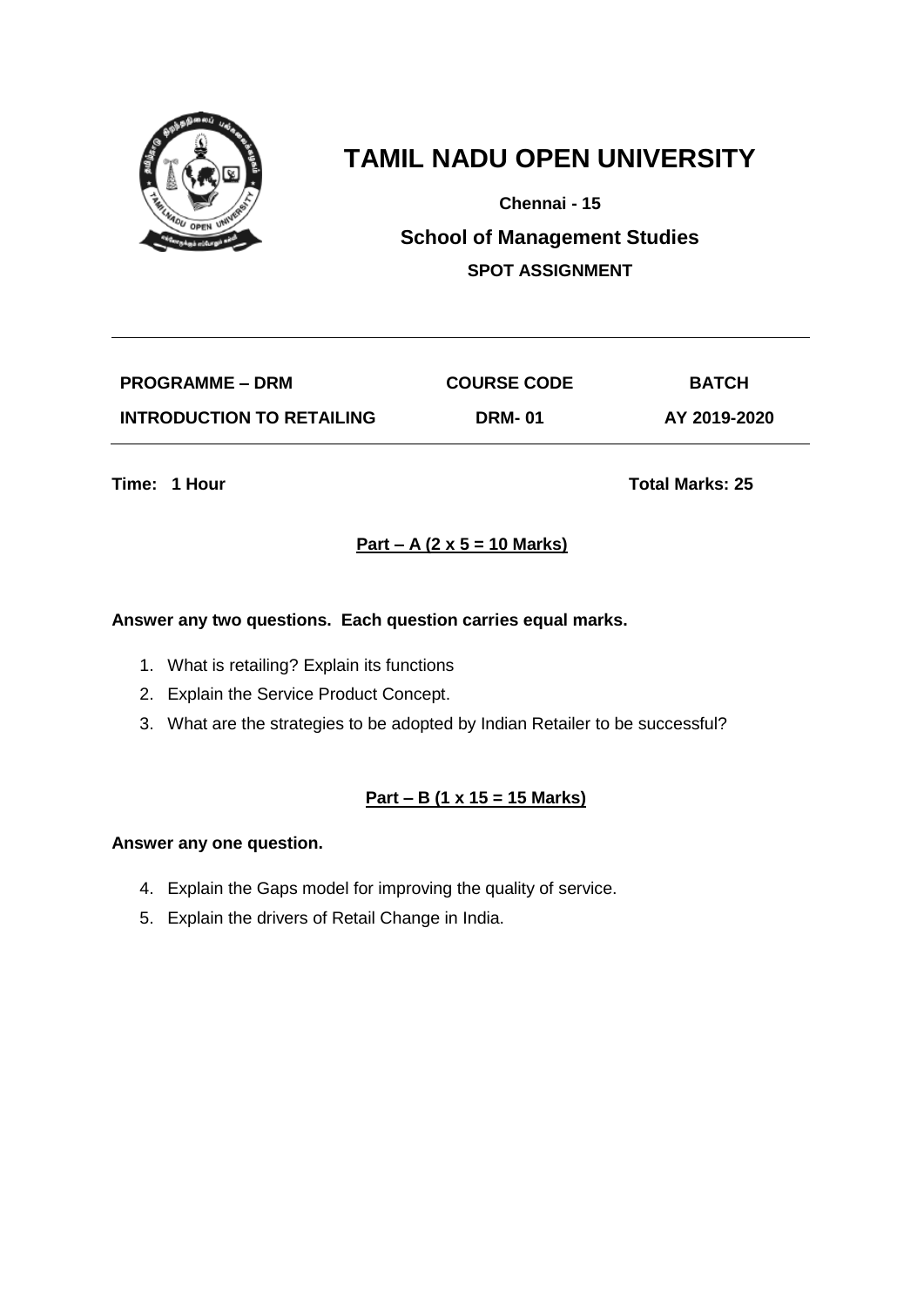

**Chennai - 15**

**School of Management Studies SPOT ASSIGNMENT**

**PROGRAMME – DRM COURSE CODE BATCH**

**STORE LAYOUT, DESIGN & VISUAL MERCHANDISING**

**DRM-02 AY 2019-2020**

**Time: 1 Hour Total Marks: 25** 

# **Part – A (2 x 5 = 10 Marks)**

### **Answer any two questions. Each question carries equal marks.**

- 1. What is the role of category within the Store?
- 2. What are the difference between local and central approach in visual merchandising?
- 3. What is Signage and why it is important?

# **Part – B (1 x 15 = 15 Marks)**

- 4. Discuss the development of layout for Retail Stores select the appriate Layout for Retail Outlets.
- 5. Critically analyze the product production techniques for a electronics goods retailer.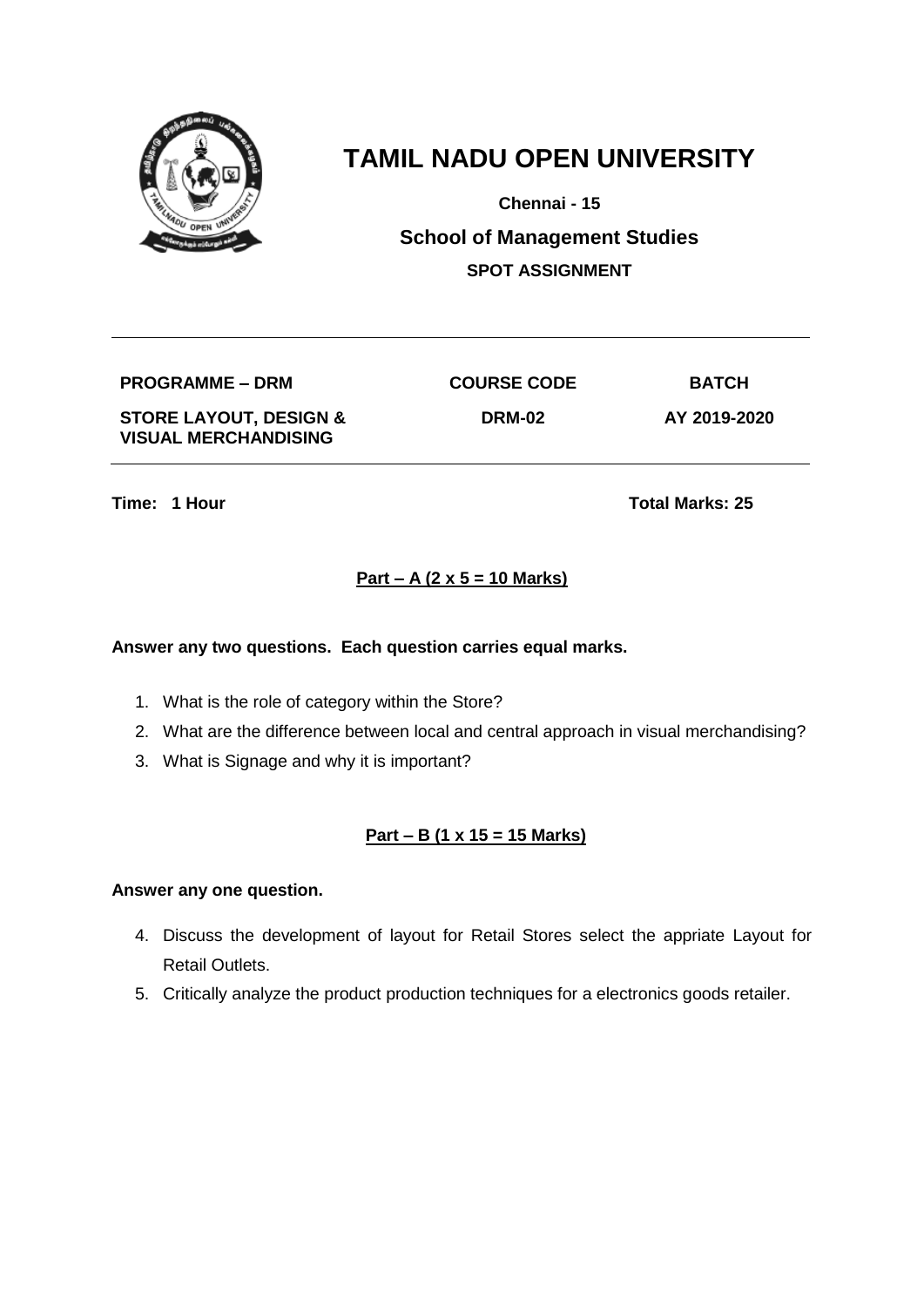

**Chennai - 15**

**School of Management Studies SPOT ASSIGNMENT**

| <b>PROGRAMME – DRM</b>                                | <b>COURSE CODE</b> | <b>BATCH</b> |
|-------------------------------------------------------|--------------------|--------------|
| <b>MERCHANDISE MANAGEMENT &amp;</b><br><b>PRICING</b> | <b>DRM-03</b>      | AY 2019-2020 |

**Time: 1 Hour Total Marks: 25** 

### **Part – A (2x5 = 10 Marks)**

#### **Answer any two questions. Each question carries equal marks.**

- 1. Define Merchandise Planning.
- 2. How do you allocate merchandise to the store?.
- 3. Explain the tools utilized for evaluating the performance of Merchandise.

### **Part – B (1x15 = 15 Marks)**

- 4. Discuss the various components of merchandise plan.
- 5. What is meant by inventory shrinkage? How does the merchandise budget planning process account for inventory shrinkage?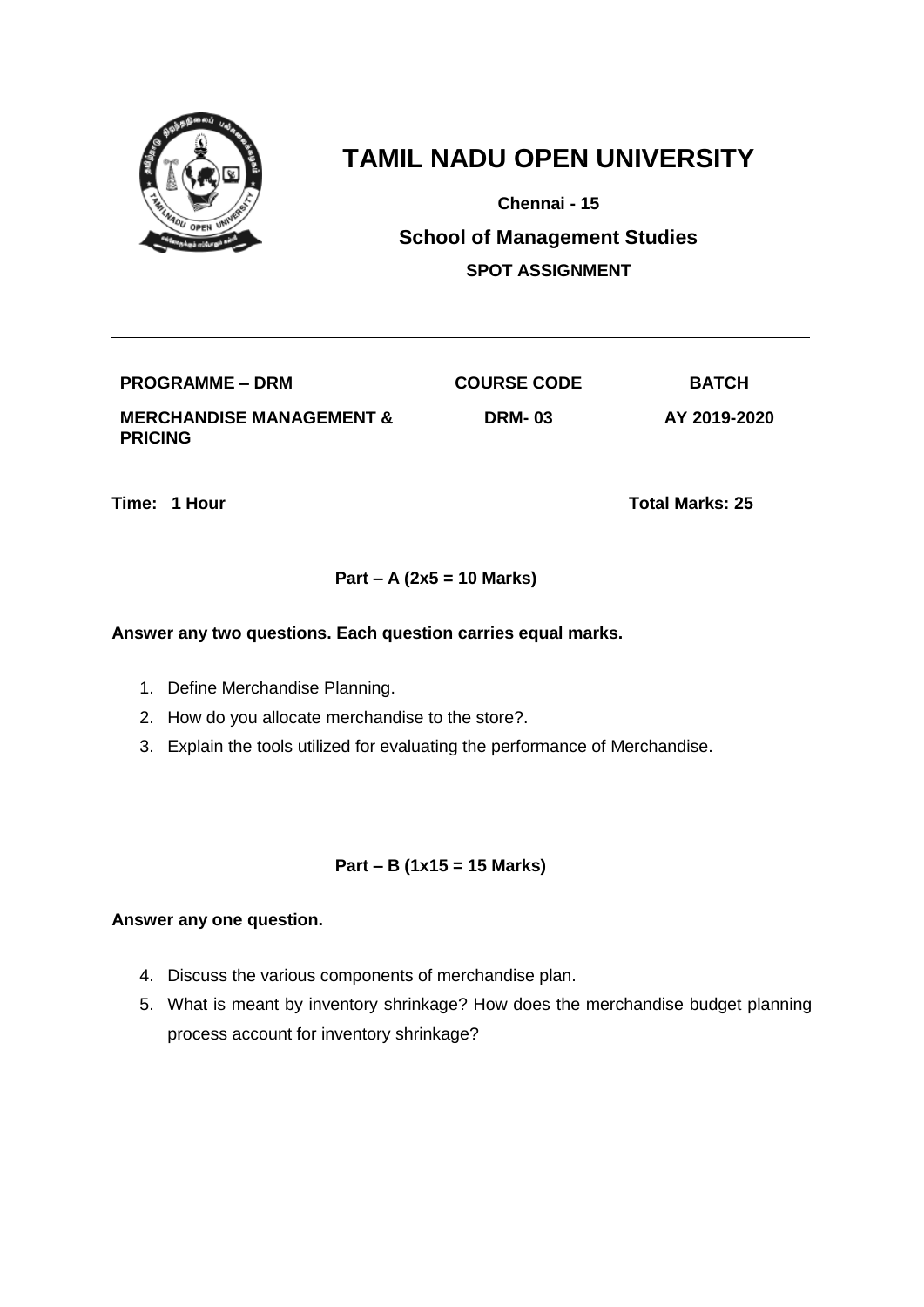

**Chennai - 15**

**School of Management Studies SPOT ASSIGNMENT**

| <b>PROGRAMME – DRM</b>         | <b>COURSE CODE</b> | <b>BATCH</b> |
|--------------------------------|--------------------|--------------|
| <b>RETAIL STORE OPERATIONS</b> | <b>DRM-04</b>      | AY 2019-2020 |

**Time: 1 Hour Total Marks: 25** 

### **Part – A (2x5 = 10 Marks)**

#### **Answer any two questions. Each question carries equal marks.**

- 1. Write a short notes on VED analysis.
- 2. Explain manual bill books.
- 3. Write a short note on check out systems.

### **Part – B (1x15 = 15 Marks)**

- 4. Discuss the elements of Store Components.
- 5. Discuss the consumer redressal strategies adopted in retail stores.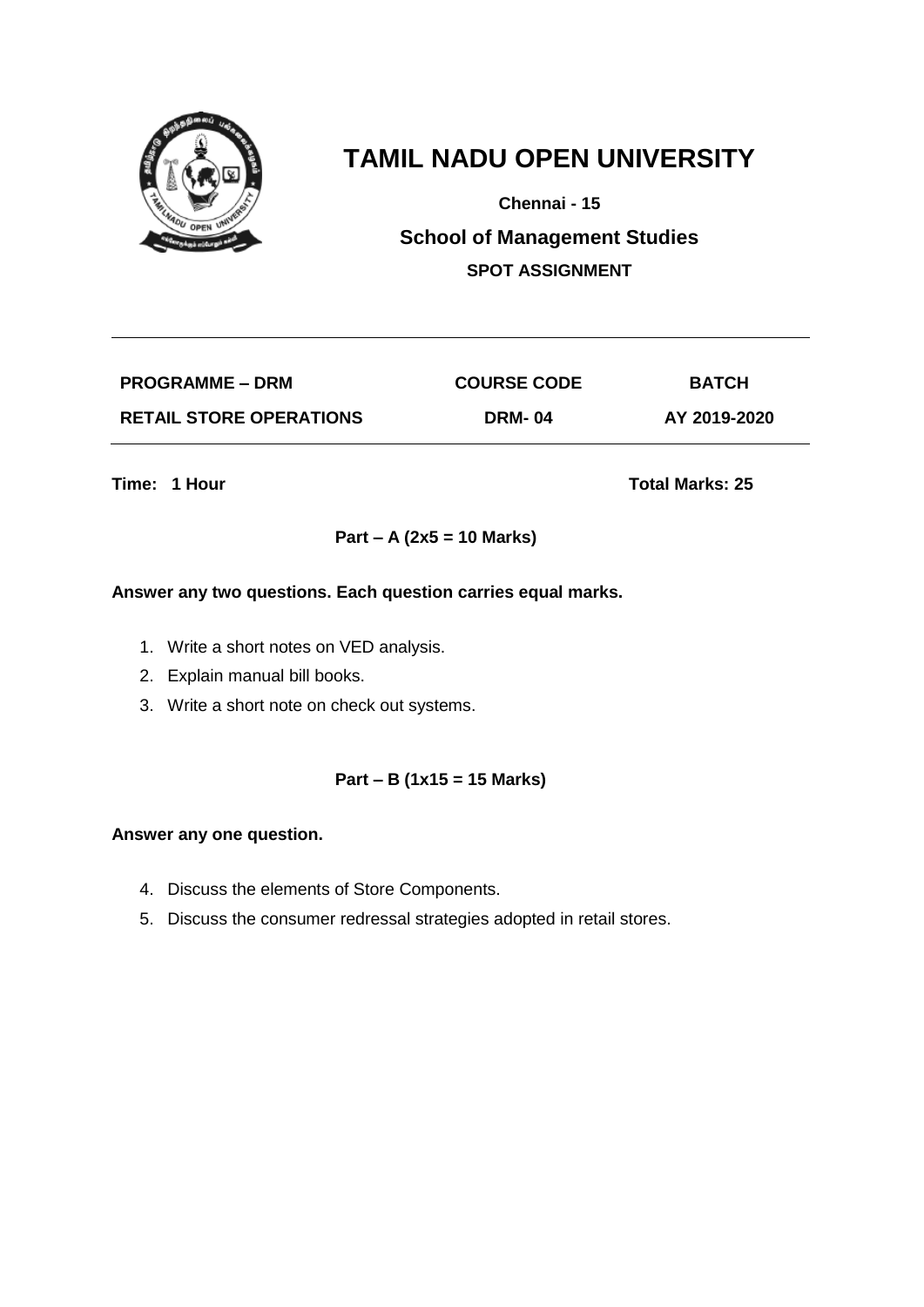

**Chennai - 15**

**School of Management Studies SPOT ASSIGNMENT**

**PROGRAMME – DRM COURSE CODE BATCH**

**CUSTOMER SERVICE & PERSONAL SELLING IN RETAILING**

**DRM- 05 AY 2019-2020**

**Time: 1 Hour Total Marks: 25** 

## **Part – A (2x5 = 10 Marks)**

#### **Answer any two questions. Each question carries equal marks.**

- 1. Outline the steps in reducing the gap in service
- 2. Evaluate the methods of collection of customer data.
- 3. Define Customer Relationship Management.

### **Part – B (1x15 = 15 Marks)**

- 4. State the various customer relationship management strategies in retail sector.
- 5. Critically examine the role of sales person in the retail outlet.